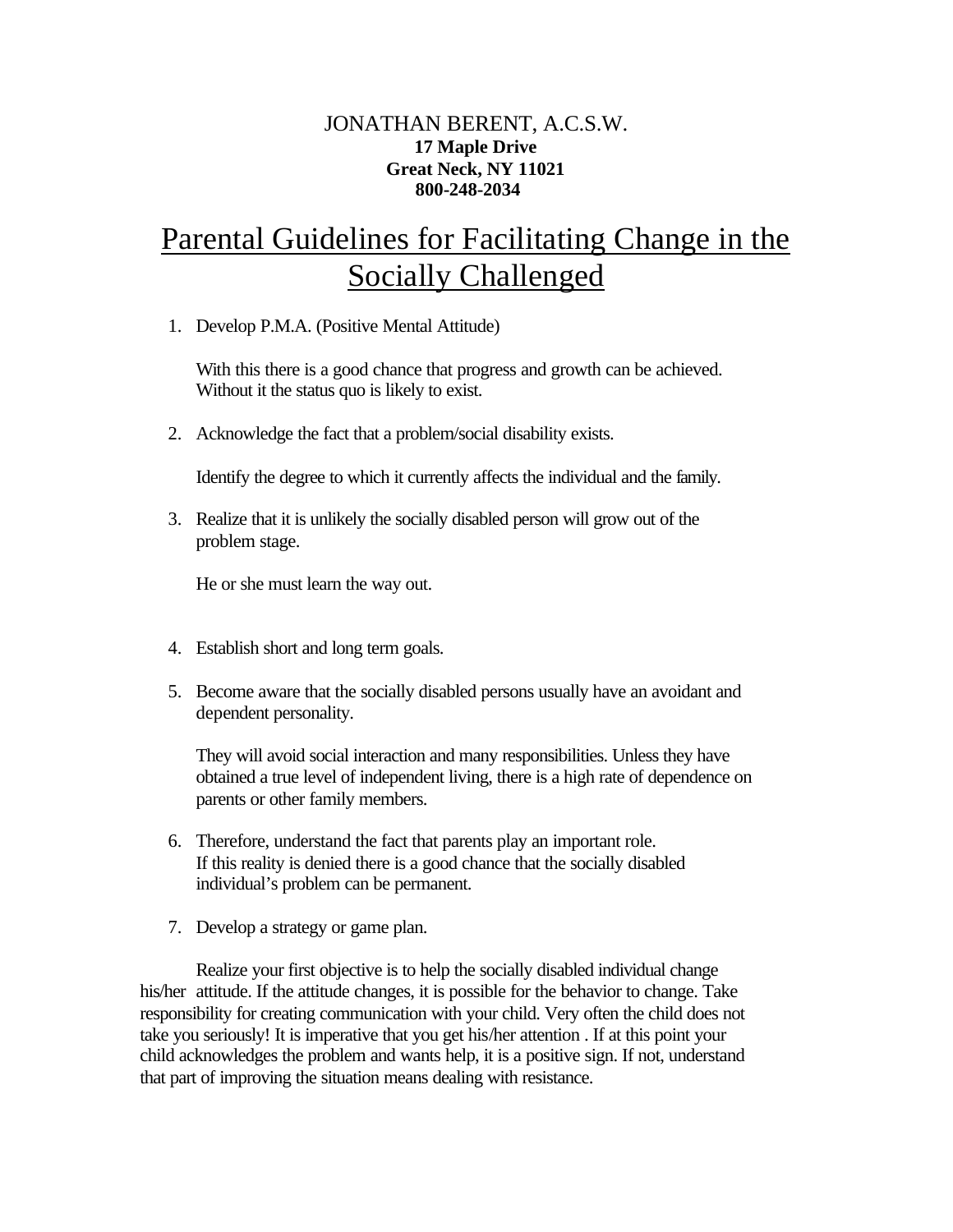8. Understand your role as ENABLER.

A negative balance (problem) has maintained itself for a substantial length of time. Often it is your role as a parent that has allowed this to be learned and to exist over time.

9. Make a list of the ways that your child is dependent on you.

For example: Think of financial, emotional and practical issues. This list becomes the beginning of your power to manipulate back when and if you are faced with a lack of reason.

10. Both parents should be perceived as being on the same team.

When you disagree, do it behind closed doors. The socially disabled individual has learned to manipulate (consciously and unconsciously). Much of this manipulation is based on the differences parents have in handling the situation.

11. Understand that your child has defense mechanisms.

Usually when confronted with communication he/she becomes uncomfortable. This may result in a temper tantrum; i.e. acting out, aggression, making threats, withdrawal. This will not go away over night. Often things get worse before they get better. You must learn to deal with this. If you do not, the socially disabled individual will have control.

12. In order to handle the temper tantrum you must be able to:

Define what the bottom line is. What wouldn't you tolerate in the way of negative behavior? What are the CONSEQUENCES that your child will have to face with his/her behavior? Without consequences, the negative behavior will remain the

same.

13. Learn what "tough love" means.

Realize that it can be modified to each individual situation. Understand that growth occurs by confronting fears and anxiety. It's o.k to have anxiety it's not o.k to let the anxiety control you.

 14. With gradual steps, positive stress or pressure must be put on the socially disabled individual to break the negative balance.

Responsibilities must be given. If they are not met, there must be consequences.

 15. Identify what the socially disabled individual does not know how to do in the way of responsibilities.